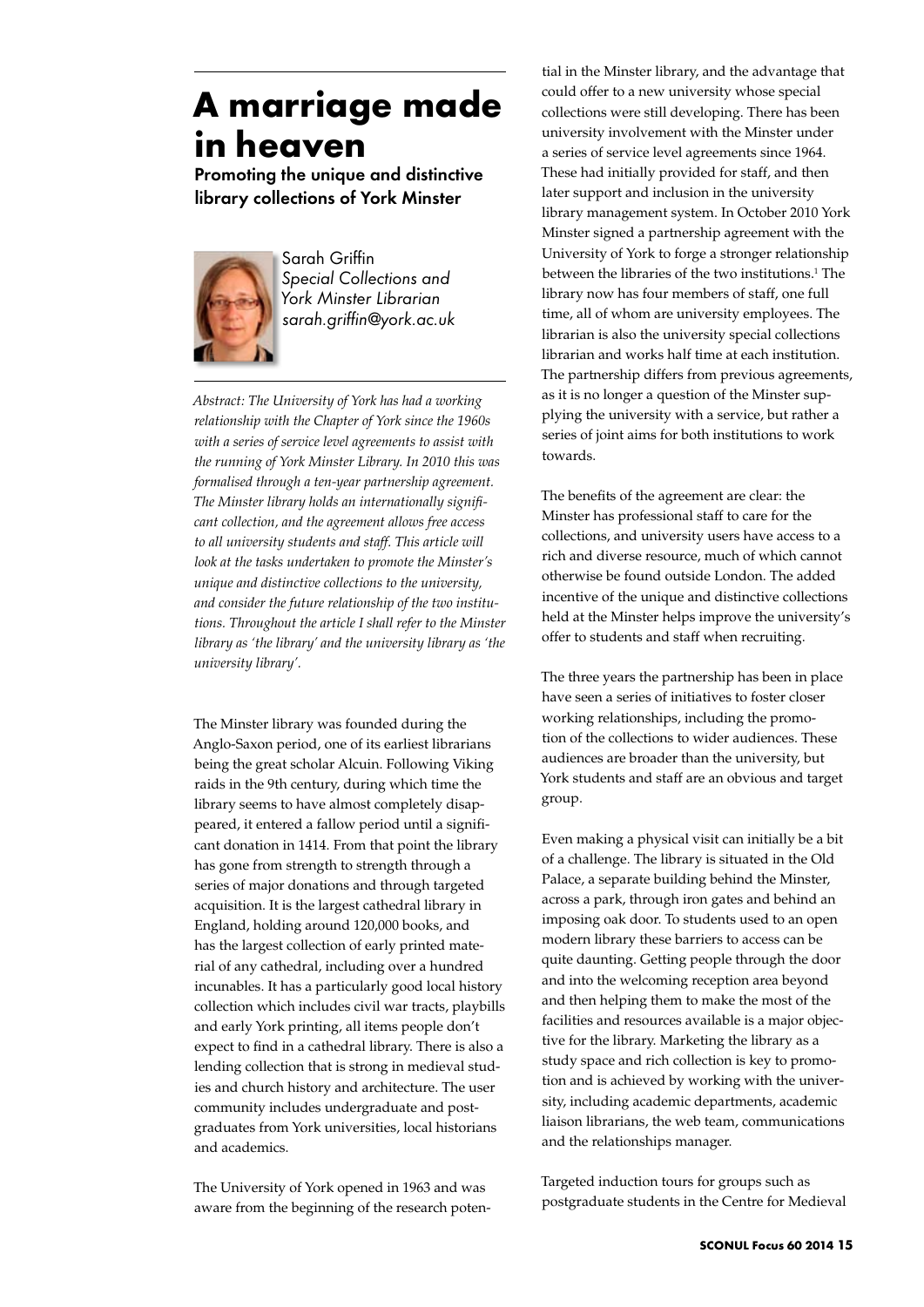Studies are offered at the start of each academic year and are well attended. The tour focuses on what the holdings are and how to access them, and offers as an incentive the chance to see and handle some older material. Tours and inductions also focus on the similarities and differences between the university and the Minster libraries. For instance, the library recently gained parity with the borrowing system at the university and the introduction of a transit service means that books can be returned at any of the campus libraries. These measures improve the customer experience for students.

One of the differences is that the main study area in the library is run as a research reading room, which means users have to follow fairly stringent guidelines. They are allowed to use pencil only, cannot have food and drink and may not use their mobile phones to take images. This differs significantly from other areas of the university library where, for example, food, drink and a 'studious buzz' are permitted. This difference needs to be managed in a clear and accessible way and is done in person and through clear signage.

The library attempts in different ways to reach those who do not choose to attend, or are not offered inductions. In 2013 the university filmed a number of YouTube videos and offered the Minster library the opportunity to have one made. Information on access and the collections also appears on both institutional websites, and one-to-one sessions, especially with postgraduates, can also be arranged.

Exhibitions are an effective way of reaching wider audiences and promoting the collection, and the library takes full advantage of this. As well as direct collaborations with the university, the library works closely with the Minster historic collections team who curate and mount exhibitions. York Minster has recently completed a complete refurbishment of its museum and exhibition space and the university supported this project by allowing the librarian to focus solely on that for six months, thus ensuring the book collections were embedded into the heart of the Minster. Collaborations with the university include an exhibition in 2011 to celebrate the 400th anniversary of the King James Version of the Bible. The university does not have a theology department and so at first sight this would not look like an obvious area for cooperation, but the exhibition examined the profound and lasting impact of the Bible on English language and culture through many themes, including visual art and music. The

expertise provided by the university's internationally recognised authorities on the early modern book and other areas was a great asset to the exhibition; the university also offered financial help and equipment, which enabled the audiovisual element, increasing the offer to visitors. The groundwork laid in this first collaboration is being followed up in 2014 in a series of events to mark 600 years since the refounding of the Minster library in 1414. Minster staff will work with the university's digital library and academics from a range of disciplines, including history of art, history and English. It is also an exciting opportunity to work with the cathedral libraries and archives network (CLAN).<sup>2</sup> This work is also helpful for academic departments when measuring impact for the research excellence framework (REF: the new system for assessing the quality of research in UK higher education institutions). In 2013 the Minster librarian was asked to contribute to the REF impact statement for the department of English and related literature.

The 2014 exhibition will be hosted online through the digital library, which is a real opportunity to explore different ways of presenting books that are normally static in display.<sup>3</sup> Increasing numbers of Minster images are now appearing digitally under a Creative Commons licence. The university provides a professional photographer to take high quality digital photographs, while copyright is vested in the Chapter of York. Once these images are stored it is possible to use them in a variety of different ways. A series of promotional postcards using some Minster images has been produced by the university. A 'Treasures' booklet is in production; it aims to showcase the unique and distinctive collections curated by the university, and will include material from the Minster, university special collections and the Borthwick Institute for Archives.

The images can also be used in social media, an area where the library is looking to build audiences and promote the collections. A Facebook site was established for York Minster library in 2008 and has over 850 followers. Up to now, using Facebook has worked well, but the library is keen to add more value to its communication in other ways. The library will contribute articles towards a university library blog in 2014, for which staff have already been involved in content planning.

Although much of this activity would to many institutions be seen as business as usual, the partnership agreement has been vital to enabling the Minster library to promote its special collec-